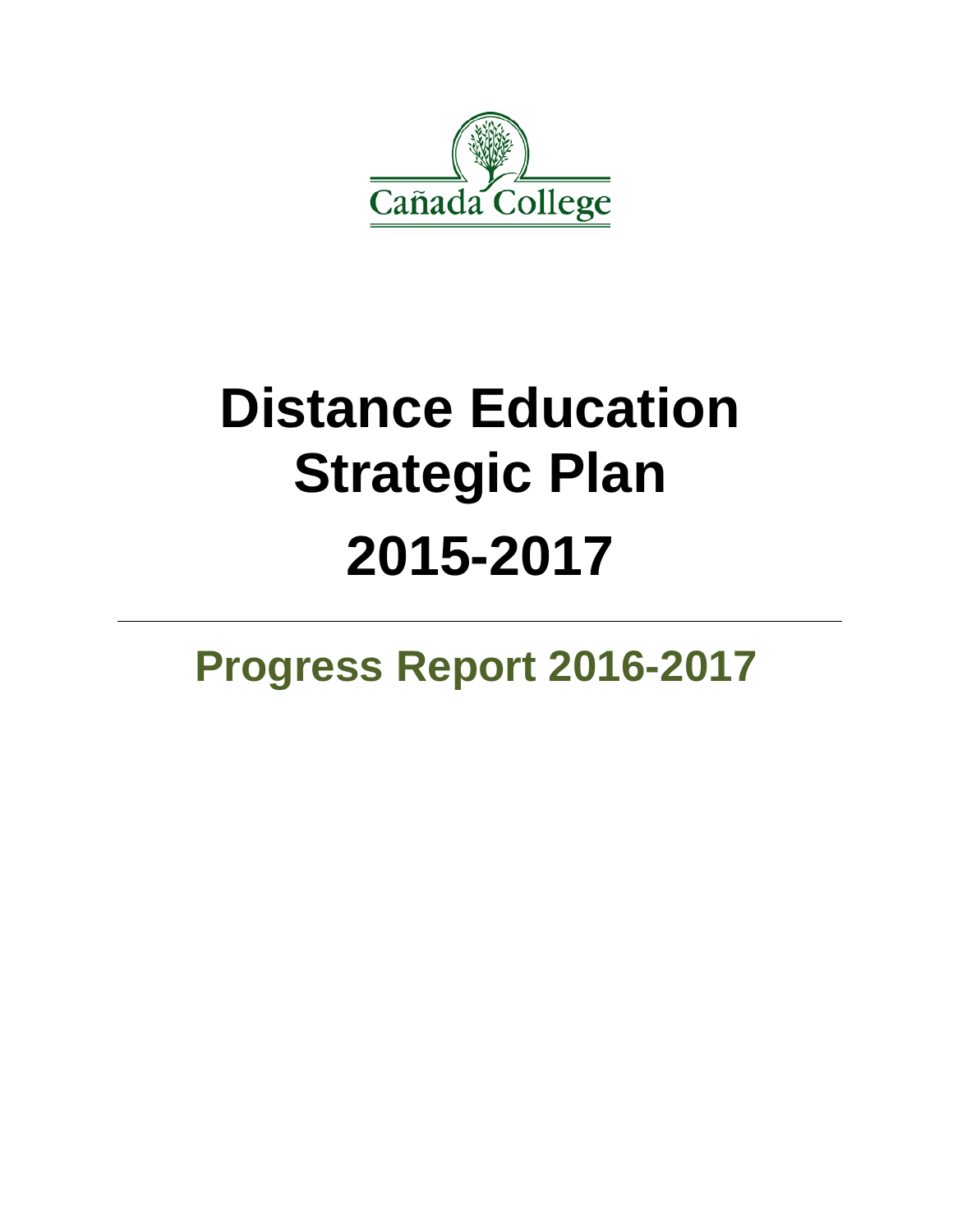# **Contents**

| <b>Goal #1:</b> Broaden distance education course offerings to meet the needs of Cañada                                                                                                                                                                                                                                                                                      |
|------------------------------------------------------------------------------------------------------------------------------------------------------------------------------------------------------------------------------------------------------------------------------------------------------------------------------------------------------------------------------|
| Action Plan 1.1: Determine the overarching goals of the College in terms of                                                                                                                                                                                                                                                                                                  |
| Action Plan 1.2: Each semester track online offerings and enrollment, along<br>with results from student surveys, to plan for future offerings. Share the<br>reflections with Deans and faculty to ensure planning and scheduling allow<br>growth as indicated by the data review with student input. 3<br>Goal #2: Develop a community of well-trained DE faculty members 4 |
| Action Plan 2.1: Work with and through the district to coordinate faculty                                                                                                                                                                                                                                                                                                    |
| Action Plan 2.2: Encourage faculty to attend DE conferences and share their                                                                                                                                                                                                                                                                                                  |
| Action Plan 2.3: Annually update and share the Distance Education Handbook                                                                                                                                                                                                                                                                                                   |
| Action Plan 3.1: Annually assess and review the performance of students in                                                                                                                                                                                                                                                                                                   |
| Action Plan 3.2: Monitor the development of student success tools by the OEI<br>and coordinate discussion and adoption (if appropriate) across the district5                                                                                                                                                                                                                 |
| Action Plan 3.3: Adopt the OEI tutoring platform for online tutoring with an                                                                                                                                                                                                                                                                                                 |
| Action Plan 3.4: Assess the usage and effectiveness of online tutoring.  5                                                                                                                                                                                                                                                                                                   |
|                                                                                                                                                                                                                                                                                                                                                                              |
|                                                                                                                                                                                                                                                                                                                                                                              |
|                                                                                                                                                                                                                                                                                                                                                                              |
|                                                                                                                                                                                                                                                                                                                                                                              |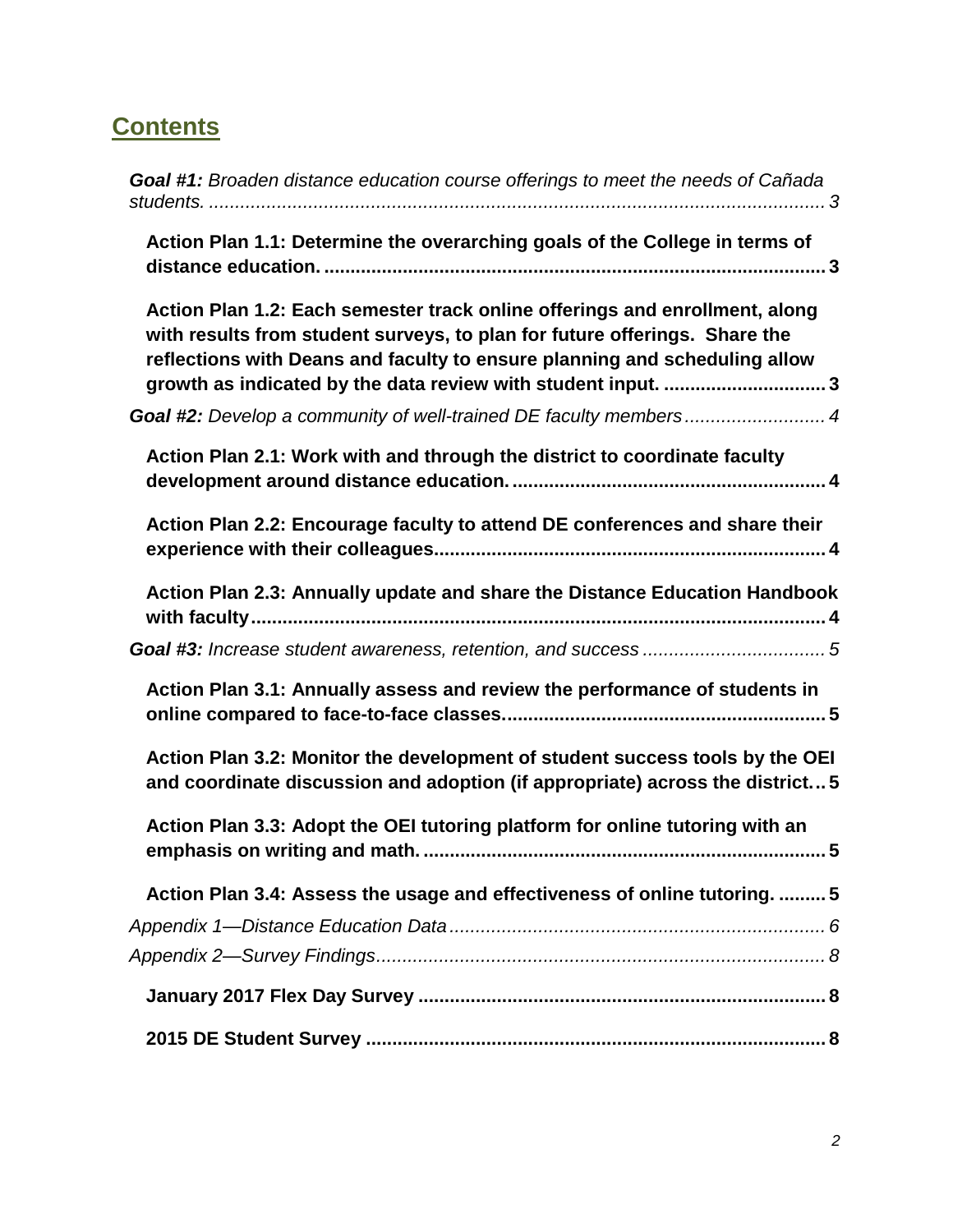In October of 2016, Cañada hired a full-time, permanent Instructional Technologist and a 2-unit reassigned time Faculty Distance Education Coordinator. As these two positions settle in and get familiar with distance education at Cañada many of our goals have been put on hold, and some new goals have been identified.

Also, the transition from Moodle to Canvas has continued without major issue, but has taken priority over many distance education projects. With the completion of the transition in the Fall 2017 semester, energy and resources will be returned to our previous distance education goals.

### <span id="page-2-0"></span>**Goal #1:** Broaden distance education course offerings to meet the needs of Cañada students.

#### <span id="page-2-1"></span>**Action Plan 1.1:** Determine the overarching goals of the College in terms of distance education.

- o **Progress:** This item has been on hold for the 16-17 academic year as the two new DE positions get familiar with Cañada's goals and administration in relation to DE.
- o **For the Future:** Preliminary discussions regarding Cañada's DE goals will take place in the late Spring and Summer 2017 semesters in order to gauge what needs to be done to get this conversation started and finalized. We will plan to have DEAC present recommendations by the end of Fall 2017.
- <span id="page-2-2"></span>**Action Plan 1.2:** Each semester track online offerings and enrollment, along with results from student surveys, to plan for future offerings. Share the reflections with Deans and faculty to ensure planning and scheduling allow growth as indicated by the data review with student input.
	- o **Progress:** DE offerings have been tracked for use in the conversion to Canvas. Enrollment data and 2015 student and faculty survey findings are attached here.
	- o **For the Future:** This data will be used to support DE needs and initiatives. Specifically as the Distance Education Strategic Plan is revised for 2017-2019, this data will inform the selection of new goals and directions for DE. Data will also be presented to DEAC.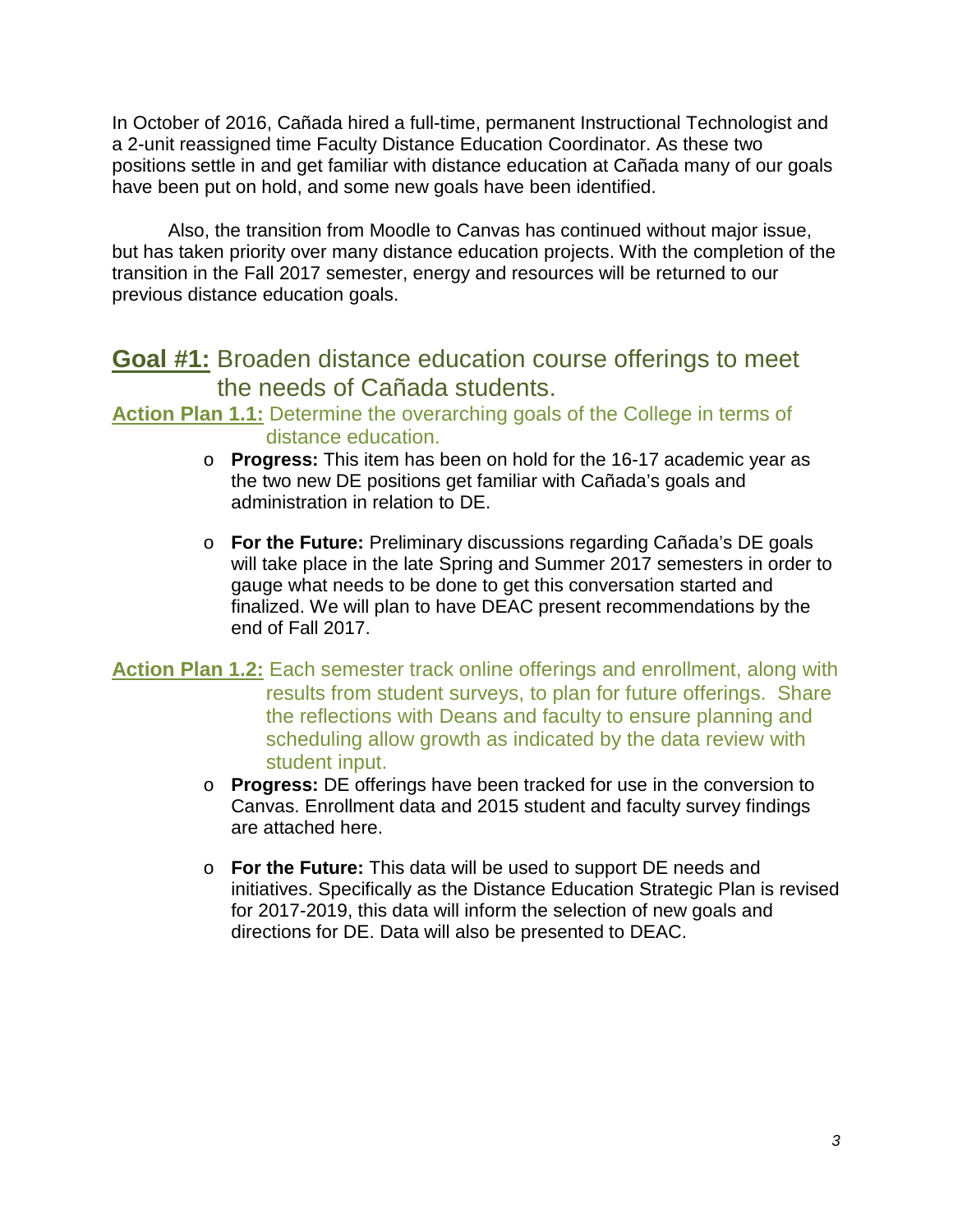## <span id="page-3-0"></span>**Goal #2:** Develop a community of well-trained DE faculty members

<span id="page-3-1"></span>**Action Plan 2.1:** Work with and through the district to coordinate faculty development around distance education.

- o **Progress:** While District-wide STOT training has been put on hold, we have begun piloting a local online teaching training at Cañada. Our Instructional Technologist has also been working to collaborate with the instructional technology teams at our sister colleges in order to build an online teacher training across the District.
- o **For the Future:** District-wide collaboration on training will continue and faculty feedback will guide improvements and additions to training in the future.

#### <span id="page-3-2"></span>**Action Plan 2.2**: Encourage faculty to attend DE conferences and share their experience with their colleagues

- o **Progress:** The Instructional Technologist and the Faculty DE Coordinator will be attending the Online Teaching Conference in June 2017. Also, the Instructional Technologist will attend InstructureCon in July 2017. No other progress has been made on this action plan.
- o **For the Future:** Add a 'Faculty Share Out' session to DEAC meetings to give faculty who attend DE professional development sessions a space to share their experience. Partner with Erin Moore, the Director of Professional Development, and Academic Senate to track DE PD attendance. And add a list of DE-related professional development to the Distance Education website.

#### <span id="page-3-3"></span>**Action Plan 2.3:** Annually update and share the Distance Education Handbook with faculty

- o **Progress:** Revision of the DE Handbook has been put on hold as the Faculty DE Coordinator gets caught up. Also, more changes have occurred that require more edits in the handbook.
- o **For the Future:** The DE Handbook will be revised during Summer 2017 and published at the beginning of Fall 2017.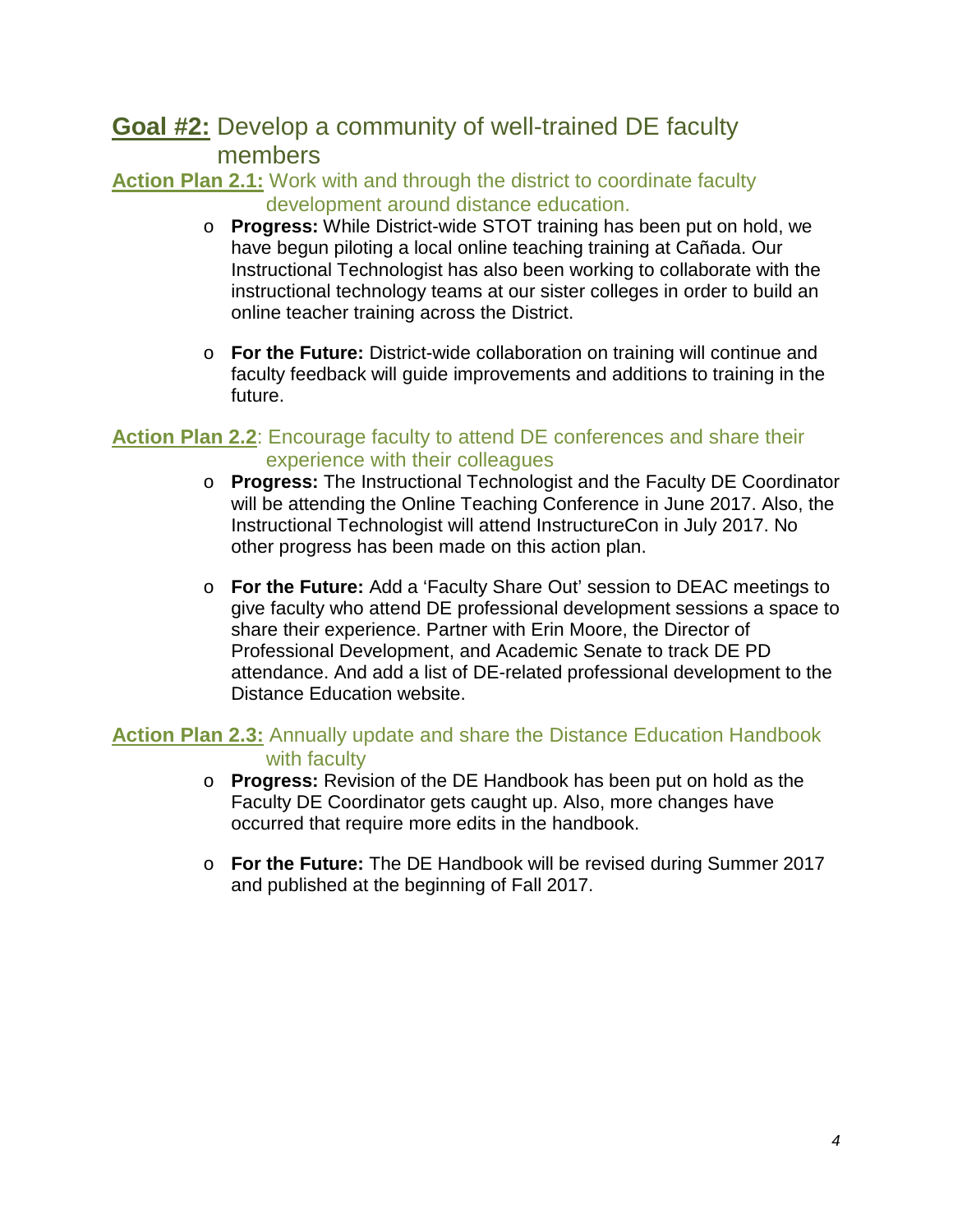#### <span id="page-4-1"></span><span id="page-4-0"></span>**Goal #3:** Increase student awareness, retention, and success **Action Plan 3.1:** Annually assess and review the performance of students in

- online compared to face-to-face classes.
- o **Progress:** This data is attached here.
- o **For the Future:** This data will be used to support DE needs and initiatives. Specifically as the Distance Education Strategic Plan is revised for 2017-2019, this data will inform the selection of new goals and directions for DE. Data will also be presented to DEAC.

#### <span id="page-4-2"></span>**Action Plan 3.2:** Monitor the development of student success tools by the OEI and coordinate discussion and adoption (if appropriate) across the district.

- o **Progress:** The Instructional Technologist and the DE Administrative lead have been monitoring new tools and researching the system, financial and personnel requirements for adoption. We piloted Proctorio and Vericite in the Summer of 2017. More progress cannot be made until we have transitioned to Canvas completely.
- o **For the Future:** It is still imperative that we close the equity gap in student support services between face-to-face students and online students. This action plan will be carried over to the 2017-2019 DE Strategic Plan.

#### <span id="page-4-3"></span>**Action Plan 3.3:** Adopt the OEI tutoring platform for online tutoring with an emphasis on writing and math.

- o **Progress:** Cañada's Tutor Coordinator requested the purchase of NetTutor tutoring hours in February through an instructional equipment request. The request is currently under review.
- o **For the Future:** Assess whether having our own tutors offering online tutoring is a viable option and what effect that has on the need to adopt Net Tutor.

#### <span id="page-4-4"></span>**Action Plan 3.4**: Assess the usage and effectiveness of online tutoring.

- o **Progress:** Cañada's Tutor Coordinator has been in contact with CSM, regarding their online tutoring pilot with NetTutor. CSM purchased 100 tutoring hours and has found that to be more than enough for a semester, but the transition to Canvas and marketing may be influencing those usage rates.
- o **For the Future:** Once online tutoring is launched at Cañada, usage and effectiveness will be continuously assessed. An assessment plan, marketing plan, and faculty training will be implemented before NetTutor is adopted.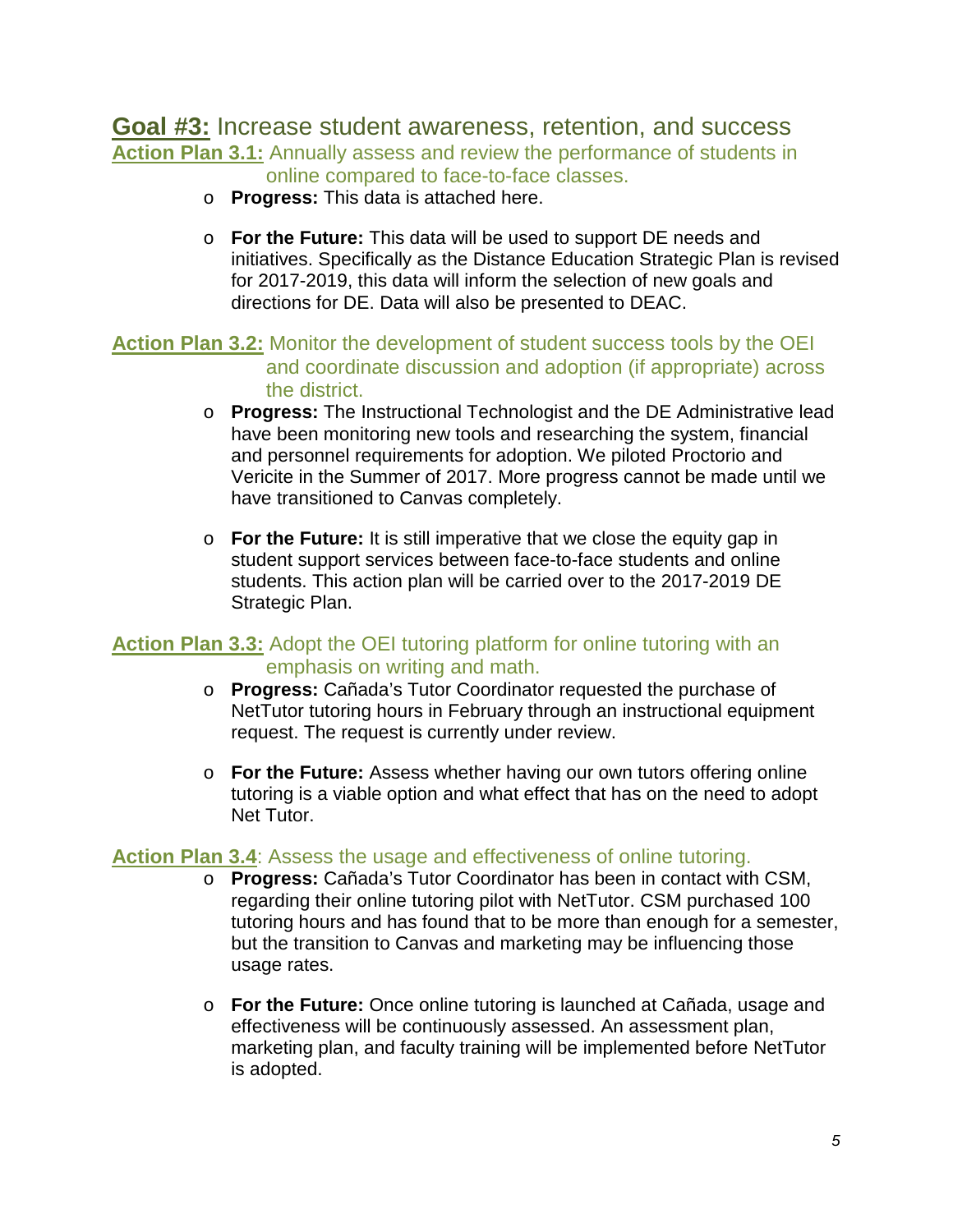<span id="page-5-0"></span>



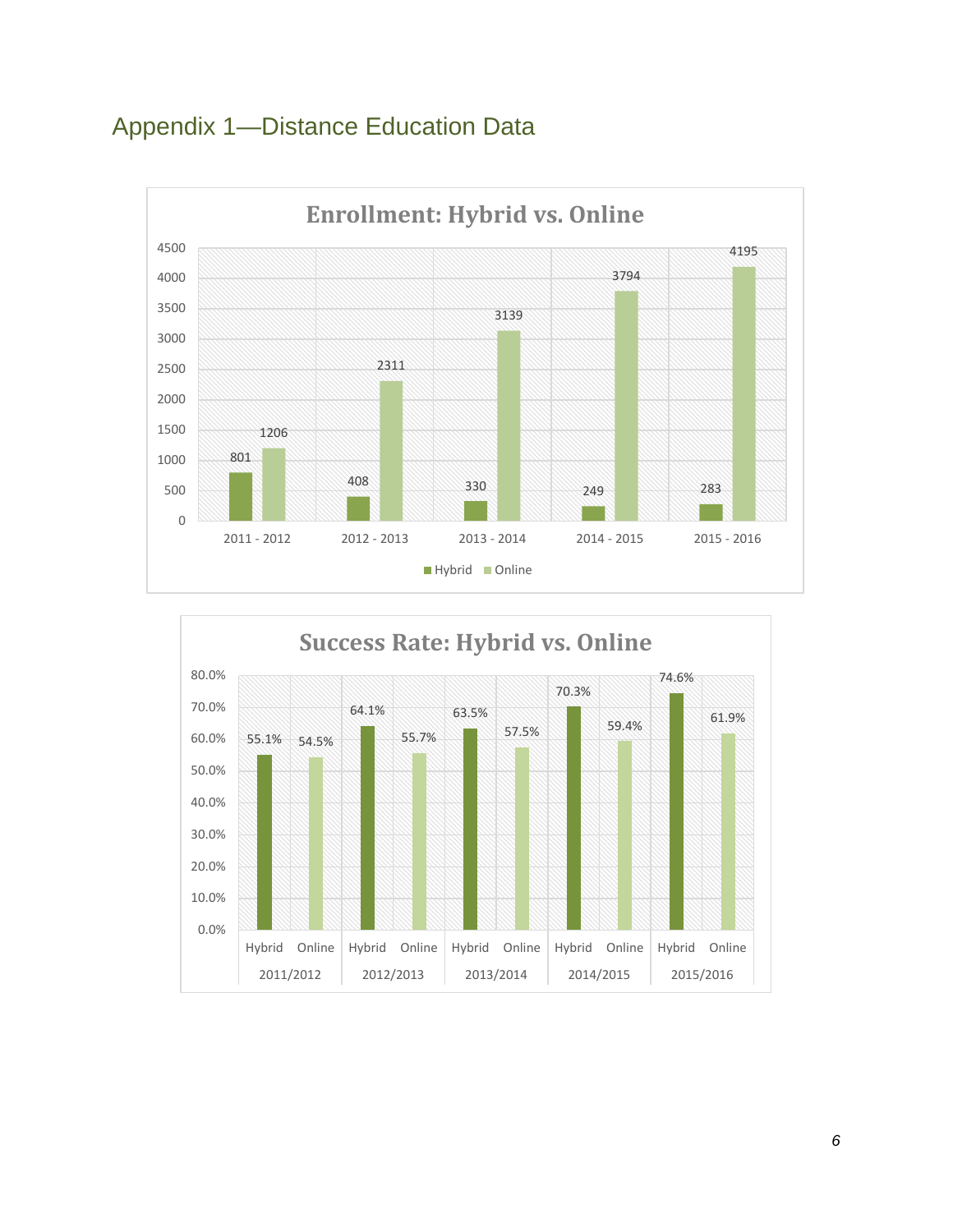